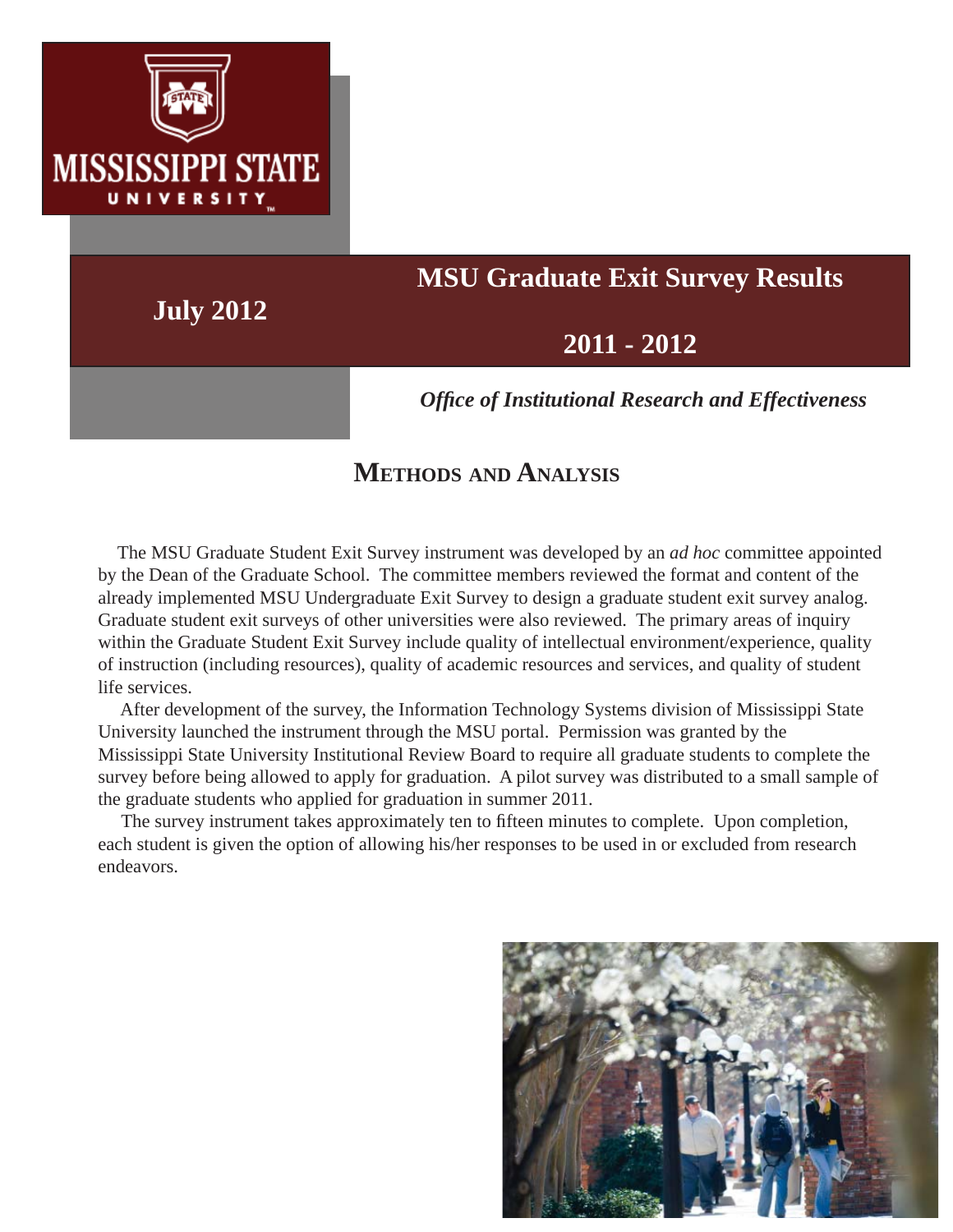#### **SURVEY RESULTS**

This report provides analysis of the 2011 - 2012 graduating students' (1) quality of intellectual environment/experience; (2) quality of instruction (including resources); (3) quality of academic resources and services; and (4) quality of student life services.

During 2011 - 2012, there were 671 students who were awarded a graduate degree and completed the survey. Of those 671 students, 583 gave permission for data results to be disseminated aggregately.

#### **Demographics**

Of the 583 graduates responding to the survey, 66.4% represent White, 11.5% represent Black/ African American, and 22.1% represents the other ethnicities. 3.8% of the graduates obtained their MSU degree from the Meridian Campus and 15.3% of the graduates obtained their MSU degree through Academic Outreach. 44.9% are female and 55.1% are male. 82.5% are U.S. Citizens and 17.5% are International students. 16.2% of the students graduated with a Doctoral degree, 1.5% of the students graduated with an Education Specialist degree, and 82.3% of the students graduated with a Master degree.

#### **GENERAL QUESTIONS**

|                                                                                                  | <b>Yes</b> | No      |
|--------------------------------------------------------------------------------------------------|------------|---------|
| Did you graduate in the degree area/discipline in which<br>you initially enrolled?               | 93.1%      | $6.9\%$ |
| Have your career plans changed from what you<br>intended when you first entered graduate school? | 20.6%      | 79.4%   |

| What describes your immediate<br>postgraduate plans? | Percentage<br>of responses |
|------------------------------------------------------|----------------------------|
| Seeking employment                                   | 39.1%                      |
| Employed or accepted a position                      | 41.9%                      |
| Seeking additional study                             | 6.9%                       |
| Engaged in additional study/training                 | 7.5%                       |
| Undecided                                            | 4.6%                       |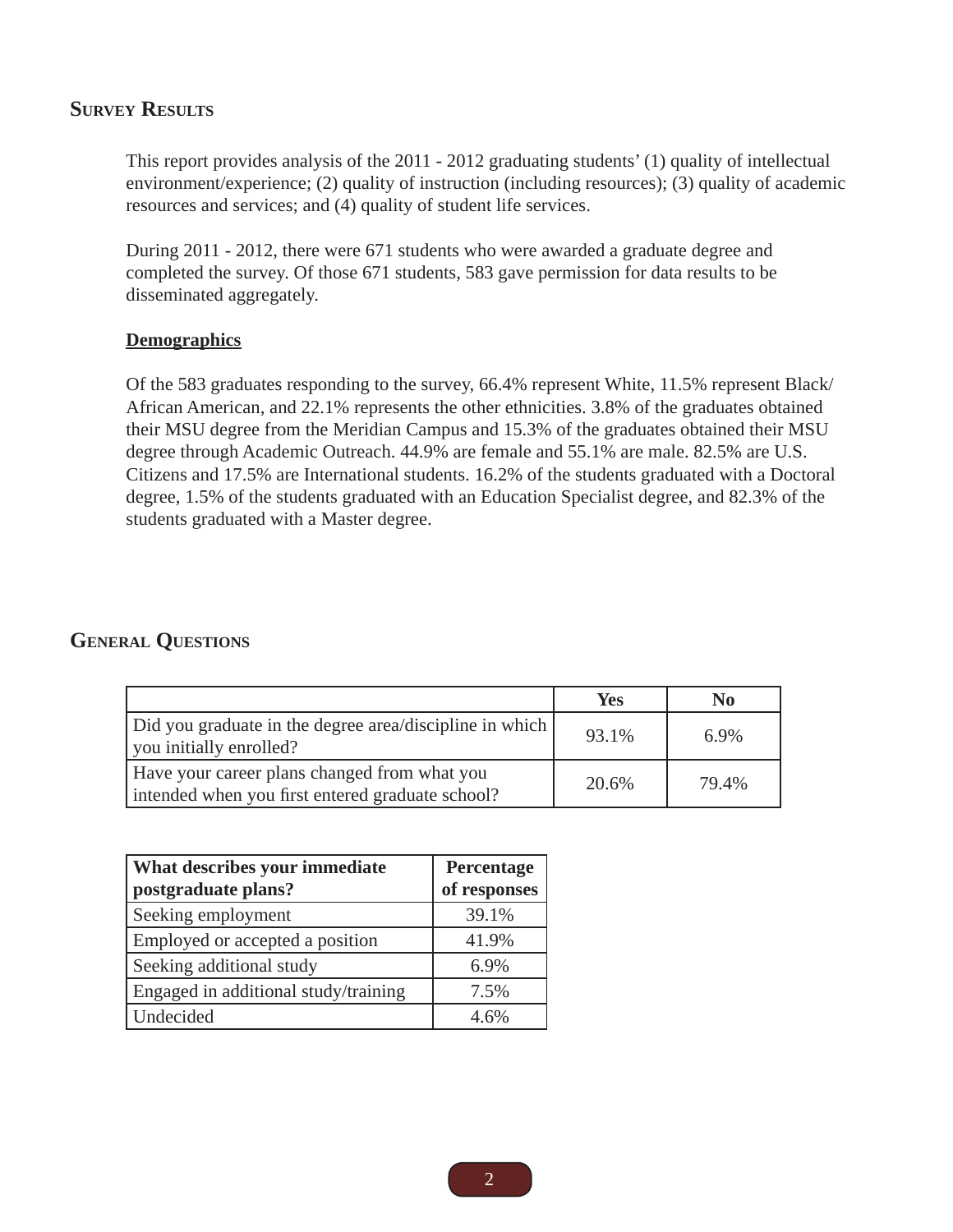## **GENERAL QUESTIONS (CONT.)**

| If you selected "Employed or accepted a<br>position" above, please select type: | Percentage<br>of responses |
|---------------------------------------------------------------------------------|----------------------------|
| Education (PK-12)                                                               | 6.2%                       |
| Education (University or College Faculty)                                       | 5.1%                       |
| Education (University or College Staff)                                         | 7.7%                       |
| Government                                                                      | 6.7%                       |
| Private Sector (Business/Industry)                                              | 18.5%                      |
| Other                                                                           | 3.6%                       |
| N/A                                                                             | 52.1%                      |

| If you selected "Engaged in additional<br>study/training" above, indicate the type<br>of study: | Percentage<br>of responses |
|-------------------------------------------------------------------------------------------------|----------------------------|
| Doctoral Study                                                                                  | 7.4%                       |
| <b>Postdoctoral Research Associate</b>                                                          | 3.1%                       |
| Traineeship                                                                                     | 0.5%                       |
| Other Study                                                                                     | 2.2%                       |
| N/A                                                                                             | 86.8%                      |

| Where do you intend to live/work/study<br>immediately after receiving your<br>degree? | Percentage<br>of responses |
|---------------------------------------------------------------------------------------|----------------------------|
| At Mississippi State University                                                       | 11.8%                      |
| In Mississippi                                                                        | 38.1%                      |
| Not in Mississippi but in the U.S.                                                    | 46.3%                      |
| Not in the U.S.                                                                       | 3.8%                       |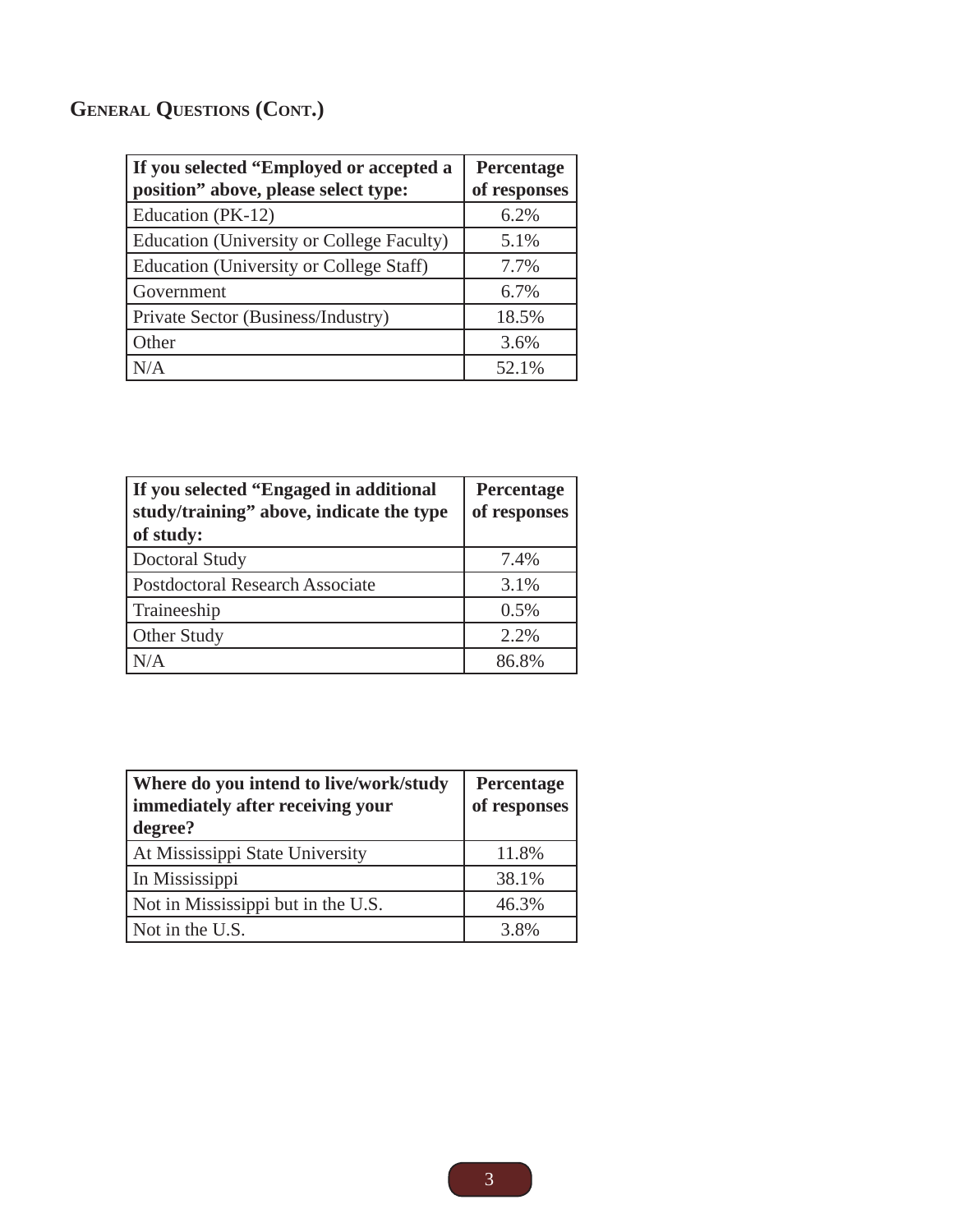### **QUALITY OF INTELLECTUAL ENVIRONMENT/EXPERIENCE**

Respondents were to indicate their level of satisfaction with what they learned or attained at MSU for each item represented in the following table. If they had no experience, they were to indicate NA.

| <b>Quality of Intellectual Environment/</b><br><b>Experience</b>                                                                         | $\frac{0}{0}$<br><b>Strongly</b> | $\frac{0}{0}$<br><b>Satisfied</b> | $\frac{0}{0}$<br><b>Neutral</b> | $\frac{0}{0}$<br><b>Dissatisfied</b> | $\frac{0}{0}$<br><b>Strongly</b> | <b>NA</b>      | <b>Mean</b>    |
|------------------------------------------------------------------------------------------------------------------------------------------|----------------------------------|-----------------------------------|---------------------------------|--------------------------------------|----------------------------------|----------------|----------------|
|                                                                                                                                          | <b>Satisfied</b>                 |                                   |                                 |                                      | <b>Dissatisfied</b>              |                |                |
| Graduate courses exhibited advanced<br>academic content                                                                                  | 39.9%                            | 54.3%                             | 5.3%                            | 0.5%                                 | 0%                               | $\mathbf{1}$   | 4.3            |
| Adequate frequency of course offerings                                                                                                   | 22.9%                            | 52.2%                             | 15.6%                           | 7.7%                                 | 1.5%                             | $\mathbf{1}$   | 3.9            |
| Variety of courses that were taught                                                                                                      | 24.1%                            | 52.7%                             | 15.6%                           | 6.9%                                 | 0.7%                             | $\mathbf{1}$   | 3.9            |
| Highly improved ability to communicate<br>effectively                                                                                    | 34%                              | 53.9%                             | 11.1%                           | 0.7%                                 | 0.3%                             | 4              | 4.2            |
| Obtained the fundamental knowledge<br>necessary to compete successfully in your<br>field                                                 | 41.1%                            | 52.4%                             | 5.2%                            | 1.2%                                 | 0.2%                             | $\mathbf{1}$   | 4.3            |
| Acquired technical and research skills<br>necessary for success                                                                          | 41.5%                            | 49.4%                             | 7.6%                            | 1.4%                                 | 0.2%                             | $\overline{2}$ | 4.3            |
| Learned to analyze and evaluate<br>competing or contradictory information or<br>points of view on a variety of topics                    | 40.9%                            | 52.4%                             | 5.7%                            | 1%                                   | 0%                               | 3              | 4.3            |
| Gained a comprehensive understanding of<br>professional ethics                                                                           | 45.6%                            | 47.2%                             | 6.4%                            | 0.9%                                 | 0%                               | $\overline{2}$ | 4.4            |
| Opportunity for personal development of<br>multicultural and global perspectives                                                         | 32.9%                            | 46.3%                             | 17.4%                           | 3%                                   | 0.3%                             | 9              | 4.1            |
| Opportunities for intellectual enhancement<br>through interaction and networking with<br>other graduate students within your<br>program  | 40.4%                            | 45.4%                             | 11.4%                           | 2.4%                                 | 0.3%                             | $\overline{4}$ | 4.2            |
| Opportunities for intellectual enhancement<br>through interaction and networking with<br>other graduate students outside your<br>program | 24.3%                            | 38.1%                             | 29.6%                           | 6.5%                                 | 1.5%                             | 32             | 3.8            |
| Value of providing on-campus graduate<br>research symposium                                                                              | 22.5%                            | 40.9%                             | 33.7%                           | 2.5%                                 | 0.4%                             | 111            | 3.8            |
| Availability of opportunities for volunteer<br>or community service work                                                                 | 19.5%                            | 43.9%                             | 30.3%                           | 5.3%                                 | 1%                               | 91             | 3.8            |
| Enhanced appreciation for cultural<br>diversity                                                                                          | 26%                              | 49.1%                             | 22.2%                           | 2%                                   | 0.7%                             | 29             | $\overline{4}$ |
| Overall quality of program                                                                                                               | 41.2%                            | 50.9%                             | 6%                              | 1.9%                                 | 0%                               | $\mathbf{1}$   | 4.3            |
| Overall quality of campus intellectual<br>environment/experience                                                                         | 38.8%                            | 51.8%                             | 7.6%                            | 1.4%                                 | 0.4%                             | 31             | 4.3            |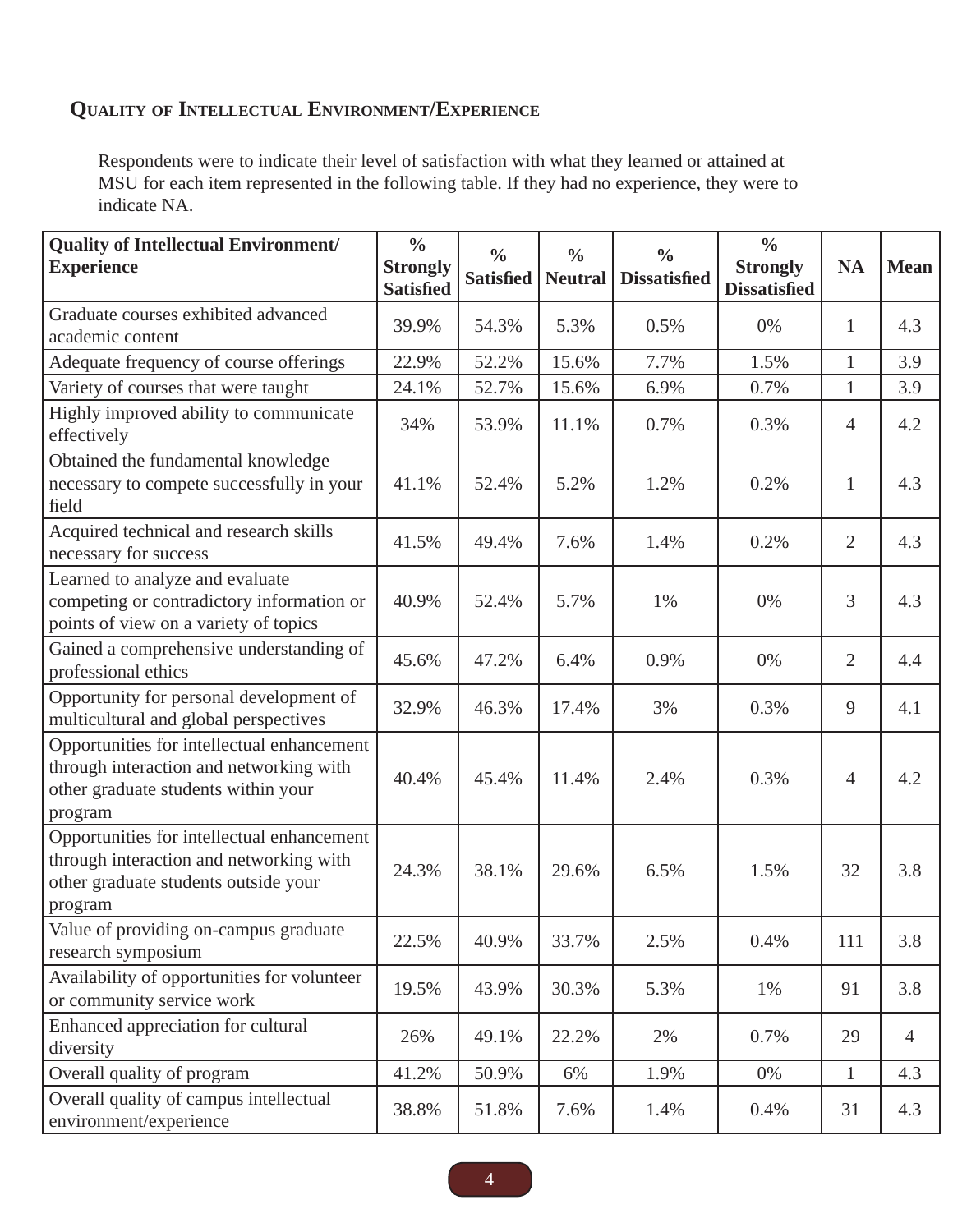### **QUALITY OF INSTRUCTION (INCLUDING RESOURCES)**

Respondents were to indicate their level of satisfaction with the quality of instruction (including resources) received at MSU for each item represented in the following table. If they had no experience with the services, they were to indicate NA.

| <b>Quality of Instruction</b><br>(Including Resources)                 | $\frac{0}{0}$<br><b>Strongly</b><br><b>Satisfied</b> | $\frac{0}{0}$<br><b>Satisfied</b> | $\frac{0}{0}$<br><b>Neutral</b> | $\frac{0}{0}$<br><b>Dissatisfied</b> | $\frac{0}{0}$<br><b>Strongly</b><br><b>Dissatisfied</b> | <b>NA</b>      | <b>Mean</b>    |
|------------------------------------------------------------------------|------------------------------------------------------|-----------------------------------|---------------------------------|--------------------------------------|---------------------------------------------------------|----------------|----------------|
| Accessibility of faculty                                               | 47.3%                                                | 46.1%                             | 4.3%                            | 2.1%                                 | 0.2%                                                    | $\overline{4}$ | 4.4            |
| Faculty advising                                                       | 47.4%                                                | 38.9%                             | 8.7%                            | 3.8%                                 | 1.2%                                                    | 7              | 4.3            |
| Mentoring received from<br>major professor/graduate<br>committee       | 49.5%                                                | 36%                               | 10.3%                           | 2.9%                                 | 1.3%                                                    | 30             | 4.3            |
| Thesis/dissertation<br>direction                                       | 41.7%                                                | 39%                               | 16.6%                           | 1.6%                                 | 1.1%                                                    | 209            | 4.2            |
| Classrooms (including)<br>associated instructional<br>technology)      | 32.6%                                                | 52.3%                             | 11.1%                           | 3.3%                                 | 0.7%                                                    | 34             | 4.1            |
| Laboratory facilities                                                  | 31.2%                                                | 45.9%                             | 17.6%                           | 4.1%                                 | 1.2%                                                    | 169            | $\overline{4}$ |
| Laboratory equipment<br>and/or research facilities                     | 31.6%                                                | 45.9%                             | 17.6%                           | 3.7%                                 | 1.2%                                                    | 156            | $\overline{4}$ |
| Accessibility of<br>laboratory equipment<br>and/or research facilities | 34.4%                                                | 43.6%                             | 17.6%                           | 3%                                   | 1.4%                                                    | 156            | 4.1            |
| Overall quality of<br>instruction (delivery $\&$<br>learning outcomes) | 43.8%                                                | 49.7%                             | 5.4%                            | 1%                                   | 0%                                                      | 8              | 4.4            |

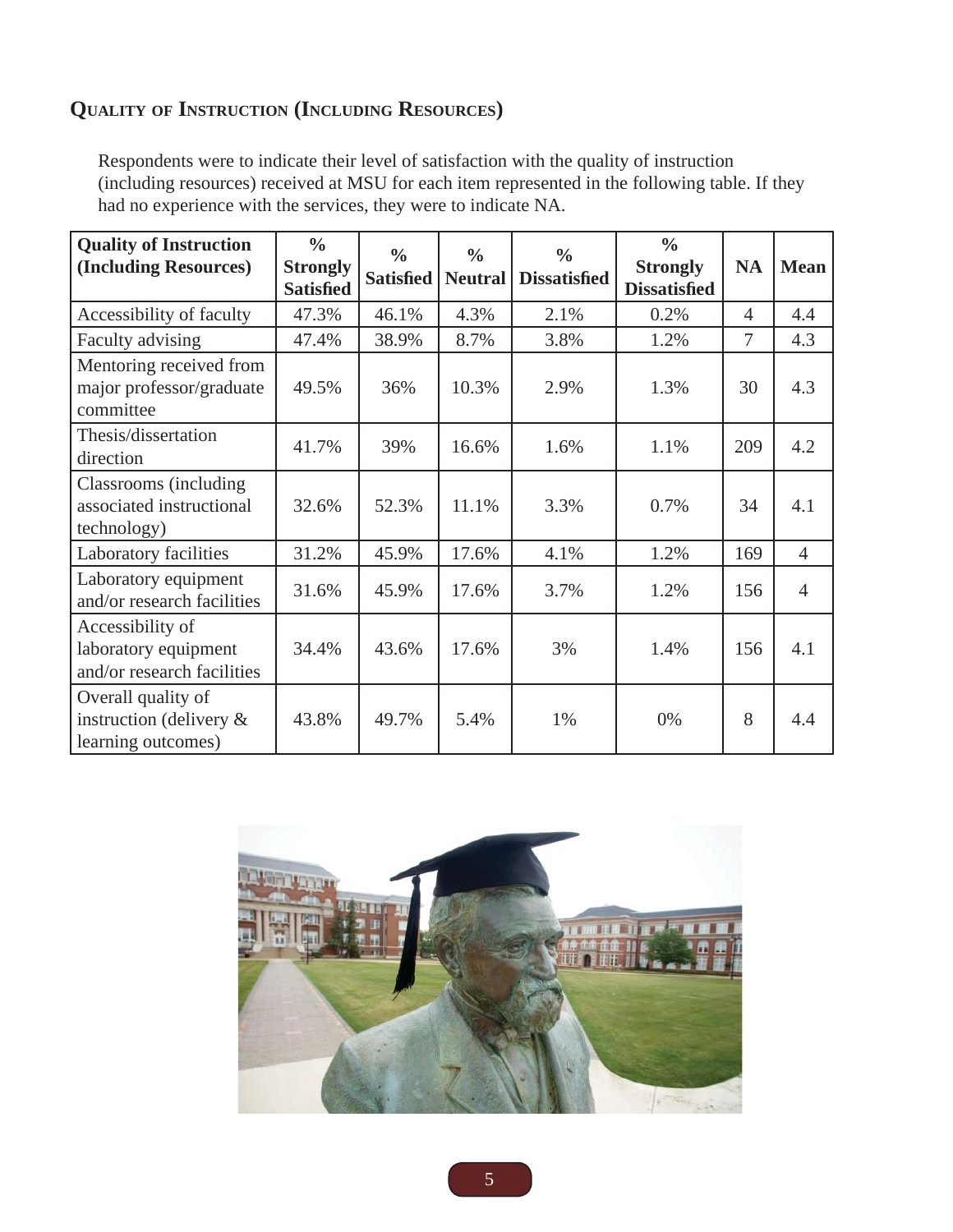## **QUALITY OF ACADEMIC RESOURCES AND SERVICES**

Respondents were to indicate their level of satisfaction with academic resources and services provided at MSU for each area represented in the following table. If they had no experience with the services, they were to indicate NA.

| <b>Quality of Academic Resources and</b><br><b>Services</b>                                                                                 | $\frac{0}{0}$<br><b>Strongly</b><br><b>Satisfied</b> | $\frac{0}{0}$<br><b>Satisfied</b> | $\frac{0}{0}$<br><b>Neutral</b> | $\frac{0}{0}$<br><b>Dissatisfied</b> | $\frac{0}{0}$<br><b>Strongly</b><br><b>Dissatisfied</b> | <b>NA</b> | <b>Mean</b>    |
|---------------------------------------------------------------------------------------------------------------------------------------------|------------------------------------------------------|-----------------------------------|---------------------------------|--------------------------------------|---------------------------------------------------------|-----------|----------------|
| Resources and services provided by<br><b>University Libraries</b>                                                                           | 37.7%                                                | 50.1%                             | 8.3%                            | 3.2%                                 | 0.7%                                                    | 18        | 4.2            |
| Ability to access computer services and ITS<br>support (i.e. On-Campus portal,<br>blackboards, software, etc.)                              | 39.2%                                                | 52%                               | 7.2%                            | 1.2%                                 | 0.4%                                                    | 14        | 4.3            |
| Ability to access on-campus computers                                                                                                       | 39.4%                                                | 51.4%                             | 7.8%                            | 1%                                   | 0.4%                                                    | 85        | 4.3            |
| Information about admission requirements,<br>matriculation, and graduation provided<br>through the Bulletin of the Graduate School          | 31.2%                                                | 48.8%                             | 17.1%                           | 2.2%                                 | 0.7%                                                    | 38        | 4.1            |
| Information about admission requirements,<br>matriculation, and graduation provided<br>through the Office of the Graduate School<br>Website | 31.1%                                                | 50.7%                             | 13.9%                           | 3.3%                                 | 1.1%                                                    | 13        | 4.1            |
| Overall informational value and user<br>friendliness of the Office of the Graduate<br><b>School Website</b>                                 | 31.4%                                                | 52.6%                             | 12.5%                           | 2.8%                                 | 0.7%                                                    | 13        | 4.1            |
| Information and orientation activities<br>provided at orientation for new graduate<br>students (New Graduate Student<br>Orientation)        | 27.7%                                                | 46.2%                             | 19.4%                           | 4.3%                                 | 2.4%                                                    | 118       | 3.9            |
| <b>Graduate Teaching Assistant Workshop</b>                                                                                                 | 25.5%                                                | 37.6%                             | 23.9%                           | 7.9%                                 | 5.2%                                                    | 253       | 3.7            |
| Information provided at orientation for new<br>international graduate students ("Find your<br>Feet")                                        | 30.5%                                                | 41.4%                             | 26.3%                           | 1.8%                                 | 0%                                                      | 298       | $\overline{4}$ |
| Departmental adherence to published policy<br>and degree requirements being followed                                                        | 33.9%                                                | 54.2%                             | 10.3%                           | 1.1%                                 | 0.5%                                                    | 20        | 4.2            |
| Information about current academic<br>calendars and descriptions of grading<br>policies and refund policies are easily<br>accessible        | 35.1%                                                | 55%                               | 7.8%                            | 1.9%                                 | 0.2%                                                    | 8         | 4.2            |
| Recruitment materials and presentations are<br>accurate representations of the institution's<br>practices and policies                      | 30.6%                                                | 54.3%                             | 13.2%                           | 1.9%                                 | 0%                                                      | 51        | 4.1            |
| Services provided by the Office of the<br><b>Graduate School</b>                                                                            | 32.3%                                                | 50.2%                             | 14.1%                           | 2.1%                                 | 1.2%                                                    | 17        | 4.1            |
| Service to provide awareness of<br>opportunities/resources to fund your<br>education                                                        | 29.7%                                                | 45.2%                             | 17.8%                           | 3.9%                                 | 3.3%                                                    | 45        | 3.9            |